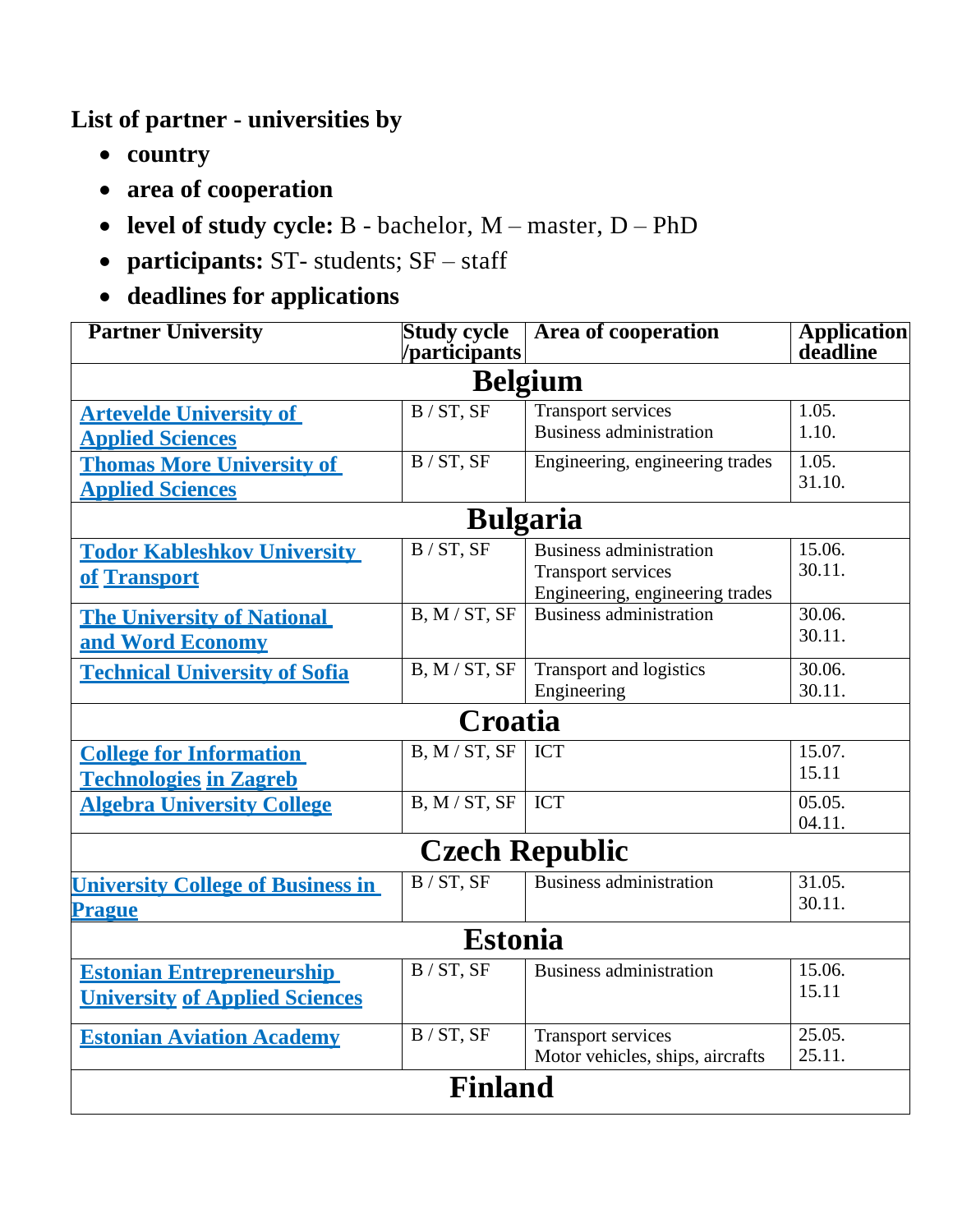| <b>Satakunta University of Applied</b><br><b>Sciences: SAMK</b>                                   | B, M / ST, SF             | <b>Business administration</b><br>Logistics                                     | 15.05.<br>15.11. |  |  |  |
|---------------------------------------------------------------------------------------------------|---------------------------|---------------------------------------------------------------------------------|------------------|--|--|--|
| <b>France</b>                                                                                     |                           |                                                                                 |                  |  |  |  |
| <b>ISEP- Institut Supérieur</b><br>d'Electronique de Paris                                        | B, M, PhD /<br>ST, SF     | Computer science<br>Electronics, telecommunication                              | 31.05.<br>31.12. |  |  |  |
| <b>Institut Universitaire de</b><br><u>Technologie de Saint Nazaire</u>                           | B / ST, SF                | <b>Business administration</b><br><b>Transport and logistics</b><br>(In French) | 30.04.<br>15.11. |  |  |  |
| <b>ESME - Engineering School of</b><br><b>Energy and Digital</b><br><b>Technologies</b>           | B / ST, SF                | Computing<br><b>ICT</b> Engineering                                             | 30.06.<br>30.11. |  |  |  |
| <b>EPITA - School of Engineering</b><br>and Computer Science                                      | B / ST, SF                | Computing<br><b>ICT</b> Engineering                                             | 15.06.<br>15.11. |  |  |  |
| Georgia                                                                                           |                           |                                                                                 |                  |  |  |  |
| <b>Georgian Aviation University</b>                                                               | B, M, / ST, SF            | Engineering                                                                     | 21.02.<br>11.09. |  |  |  |
| <b>Germany</b>                                                                                    |                           |                                                                                 |                  |  |  |  |
| <b>Bremen University of Applied</b><br><b>Sciences</b>                                            | B, M / ST, SF             | Computer science<br>Electrical engineering                                      | 01.06.<br>15.01. |  |  |  |
| <b>FernUniversität in Hagen</b>                                                                   | <b>ST</b>                 | Engineering, engineering trades<br><b>ICT</b>                                   | 30.06.<br>31.12. |  |  |  |
| <b>Otto-von-Guericke University</b><br><b>Magdeburg</b>                                           | B/ST, SF<br>B, M / ST, SF | Engineering, engineering trades<br><b>ICT</b><br><b>Business administration</b> | 15.06.<br>15.01. |  |  |  |
| <b>Wismar University of Applied</b><br><b>Sciences: Technology,</b><br><b>Business and Design</b> | B, M / ST, SF             | <b>Business studies</b>                                                         | 30.06.<br>30.11. |  |  |  |
| <b>Greece</b>                                                                                     |                           |                                                                                 |                  |  |  |  |
| <b>Aristotle University of</b><br><b>Thessaloniki</b>                                             | B / ST, SF                | <b>Transport services</b>                                                       | 30.06.<br>30.11. |  |  |  |
| <b>University of Thessaly</b>                                                                     | B, M, PhD/<br>ST, SF      | Engineering                                                                     | 31.07.<br>15.12. |  |  |  |
| <b>Technological Educational</b><br><b>Institute of Epirus</b>                                    | B / ST, SF                | Computer science                                                                | 01.04.<br>15.11. |  |  |  |
| <b>Hungary</b>                                                                                    |                           |                                                                                 |                  |  |  |  |
| <b>University of Miskolc</b>                                                                      | B, M, PhD /<br>ST, SF     | Transport and logistics                                                         | 1.09.<br>1.02.   |  |  |  |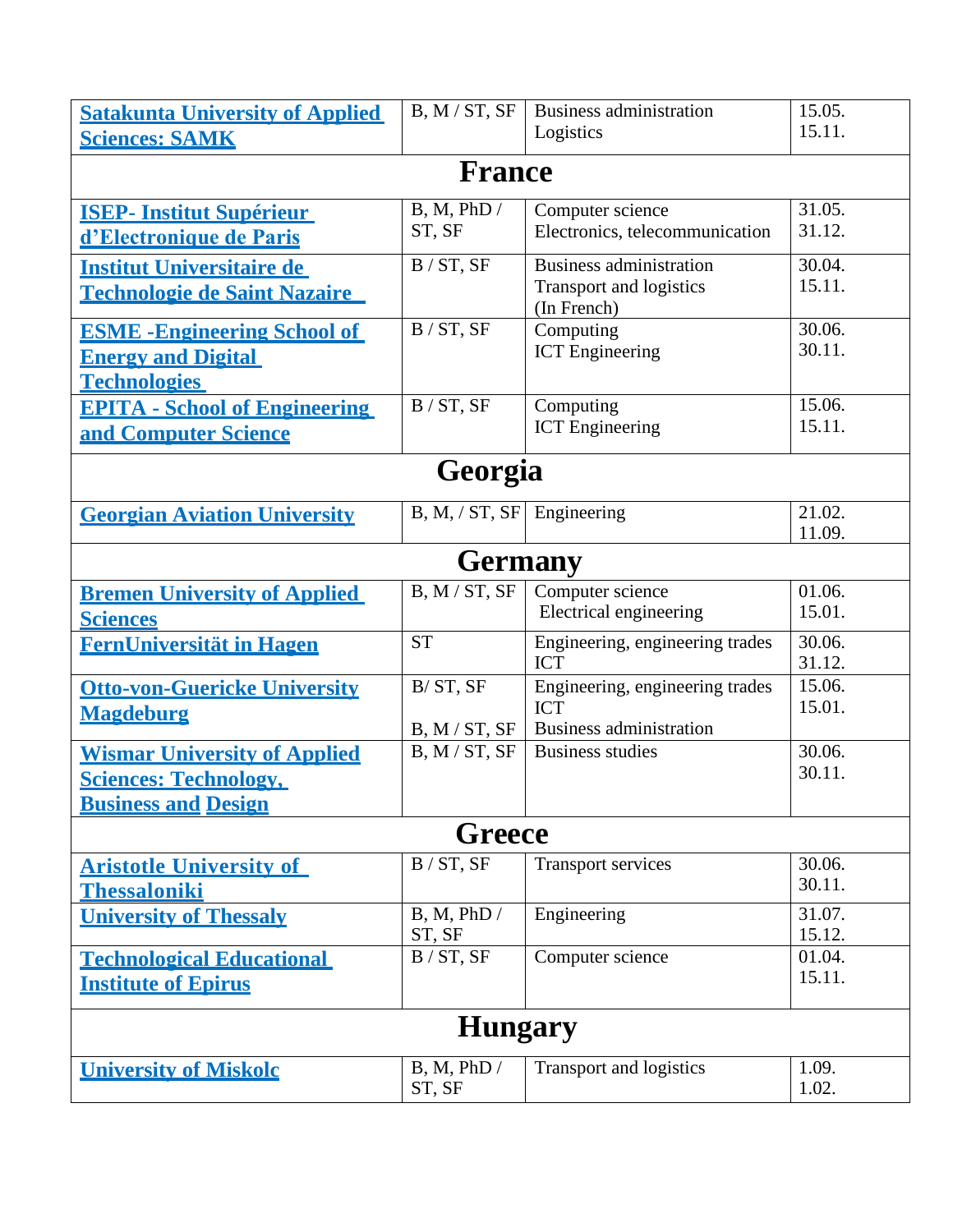| <b>University of Szeged</b>                                        | B, M, PhD /<br>ST, SF                        | Management and economics                                                                       | 1.09.<br>1.02.   |  |  |
|--------------------------------------------------------------------|----------------------------------------------|------------------------------------------------------------------------------------------------|------------------|--|--|
| <b>Italy</b>                                                       |                                              |                                                                                                |                  |  |  |
| <b>University of Florence</b>                                      | M / ST, SF                                   | Electronics<br>Management                                                                      | 15.05.<br>15.10. |  |  |
| <b>University of Rome (La Sapienza)</b>                            | $M$ , PhD / ST,<br><b>SF</b>                 | <b>Transport services</b>                                                                      | 15.05.<br>15.10. |  |  |
| "Giustino Fortunato" Telematic<br><b>University</b>                | <b>ST</b>                                    | Transport and logistics<br>Aviation                                                            | 15.05.<br>15.10. |  |  |
|                                                                    | Lithuania                                    |                                                                                                |                  |  |  |
| <b>European Humanities University</b>                              | <b>ST</b>                                    | Management and economics                                                                       |                  |  |  |
| <b>VILNIUS TECH</b>                                                | B, M / ST, SF                                | <b>Transport services</b>                                                                      | 10.05.<br>30.11. |  |  |
| <b>Kaunas University of Applied</b><br><b>Engineering Sciences</b> | B / ST, SF                                   | <b>Engineering Sciences</b>                                                                    | 15.01.<br>15.08. |  |  |
|                                                                    | <b>The Netherlands</b>                       |                                                                                                |                  |  |  |
| <b>HZ University of Applied Sciences</b>                           | B, S                                         | <b>Transport services</b>                                                                      | 01.11.<br>01.05. |  |  |
|                                                                    | <b>Poland</b>                                |                                                                                                |                  |  |  |
| <b>University of Economy in</b><br><b>Bydgoszcz</b>                | B / ST, SF                                   | <b>Transport services</b><br><b>ICTs</b>                                                       | 15.09.<br>15.01. |  |  |
| <b>University of Economics and</b><br><b>Innovation in Lublin</b>  | B / ST, SF<br>B, M / ST, SF<br>B, M / ST, SF | Computer science<br>Transport and traffic studies<br><b>Business studies and</b><br>management | 15.06.<br>15.01. |  |  |
| <b>National Defense University</b>                                 | B, M / ST, SF                                | Business administration<br><b>Transport services</b>                                           | 28.06.<br>29.11. |  |  |
| <b>Silesian University of Technology</b>                           | B, M, PhD /<br>ST, SF                        | Transport and logistics<br>Engineering                                                         | 01.06.<br>01.12. |  |  |
| <b>Wroclaw University of</b><br><b>Technology</b>                  | B, M / ST, SF                                | <b>ICTs</b><br>Electronics and automatization                                                  | 15.06.<br>15.11. |  |  |
| <b>Romania</b>                                                     |                                              |                                                                                                |                  |  |  |
| <b>Romanian-American University</b>                                | B, M / ST, SF                                | <b>ICTs</b>                                                                                    | 31.07.<br>15.11. |  |  |
| <b>Slovakia</b>                                                    |                                              |                                                                                                |                  |  |  |
| <b>Matej Bel University Banská</b><br><b>Bystrica</b>              | B, M / ST, SF                                | <b>Business administration</b>                                                                 | 15.07.<br>15.11. |  |  |